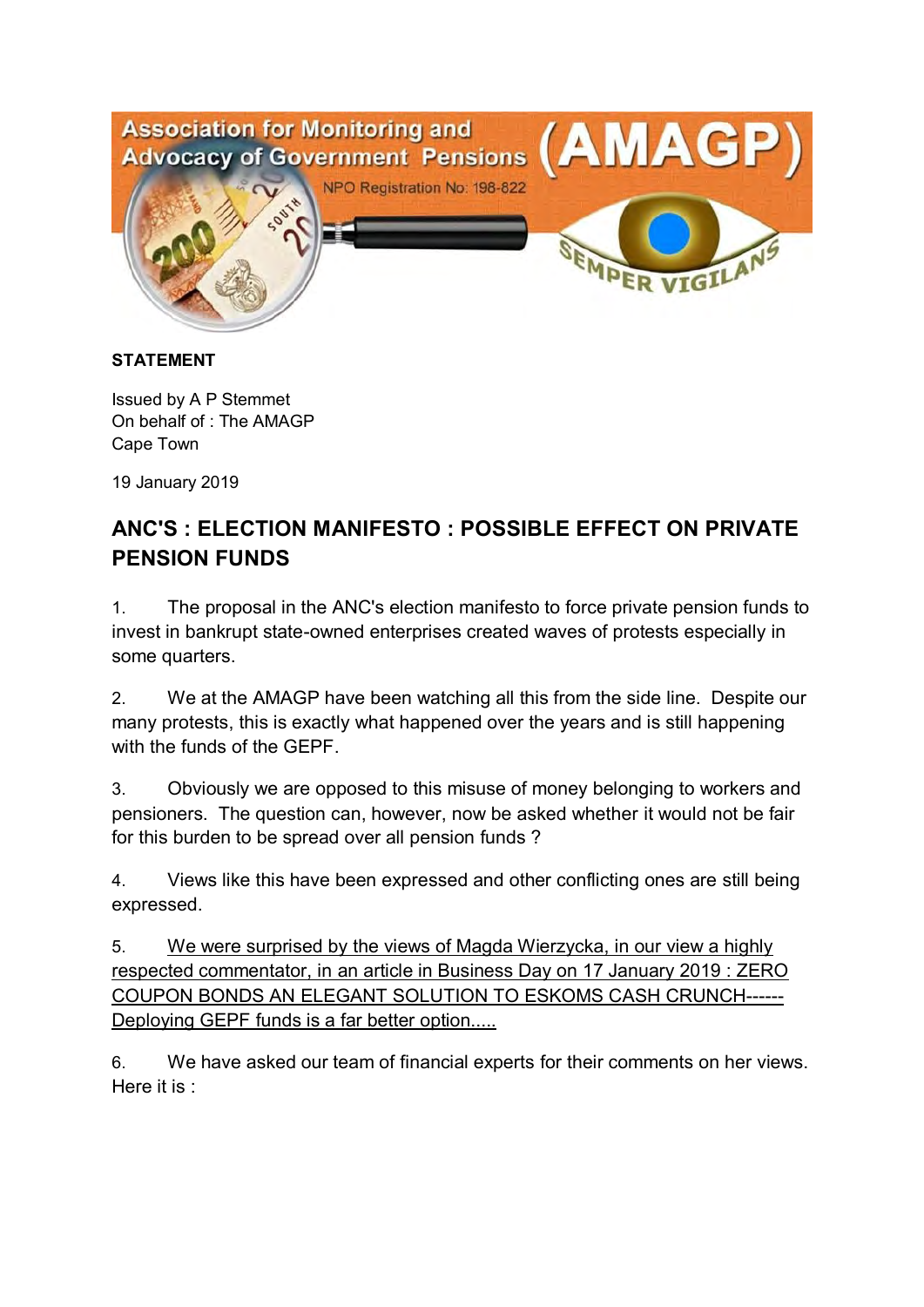## **COMMENT ON THE COLUMN IN THE BUSINESS DAY OF 17 JANUARY 2019 "ZERO COUPON BONDS A SOLUTION FOR ESKOM" BY MAGDA WIERZYCKA.**

- It was astounding to take note of the content of the abovementioned column.
- It is also surprising considering that it was written by a person that is known for fair and balanced comment that loyal and well-meaning South Africans would normally do well to take careful note of. This, however makes the content all the more dangerous, and therefore requires a firm rebuttal of the ideas expressed so that they are not eventually awarded the status of a generally accepted truism and a solution to an intractable problem which has been allowed to develop to the point it is at today.
- Magda Wierzycka is fundamentally wrong in her opinions, specifically concerning the issuing of zero- coupon bonds by Eskom to the GEPF-expressed in this article.
- The reasons are, among others, as follows:
	- $\triangleright$  There is confusion between the role and nature of the PIC and the GEPF. The PIC is, and will remain, an instrument of the Executive Branch of the Government. Over time it has been awarded the role as the only/dominant asset manager for the GEPF which unfortunately causes a significant conflict of interest between the Government, on the one hand, and the GEPF on the other. This situation, if allowed to continue, will further exacerbate the damage to the GEPF, its pensioners and eventually to the taxpayers of South Africa. At the very least the role of significant asset managers for the GEPF should be split between a number of reputable managers, which may or may not include the PIC, and who would compete to achieve the best returns, after expenses, for the benefit of the GEPF.
	- $\triangleright$  There is confusion about the nature of the funds of the GEPF. There is no doubt that these are private funds which belong to the members of the GEPF. It is not public money to be deployed for public purposes. Perhaps the time has now come to approach the Courts to settle this question once and for all.
	- $\triangleright$  There is confusion about who (should) take the decisions about GEPF investments. It is not the Government, but the Board of Trustees (BOT) both on an individual and collective basis- of the GEPF. Perhaps it is also time for the Courts to be requested to pronounce on the fiduciary nature of the BOT duties and responsibilities and the commencement with a process to hold these functionaries to account where this responsibility has clearly not been adequately exercised in the recent past.
	- $\triangleright$  There is confusion about the exact nature of the Government/Taxpayer guarantee to GEPF pensioners and its status as a "defined benefit" fund. What exactly does this mean? Until the nature of this guarantee